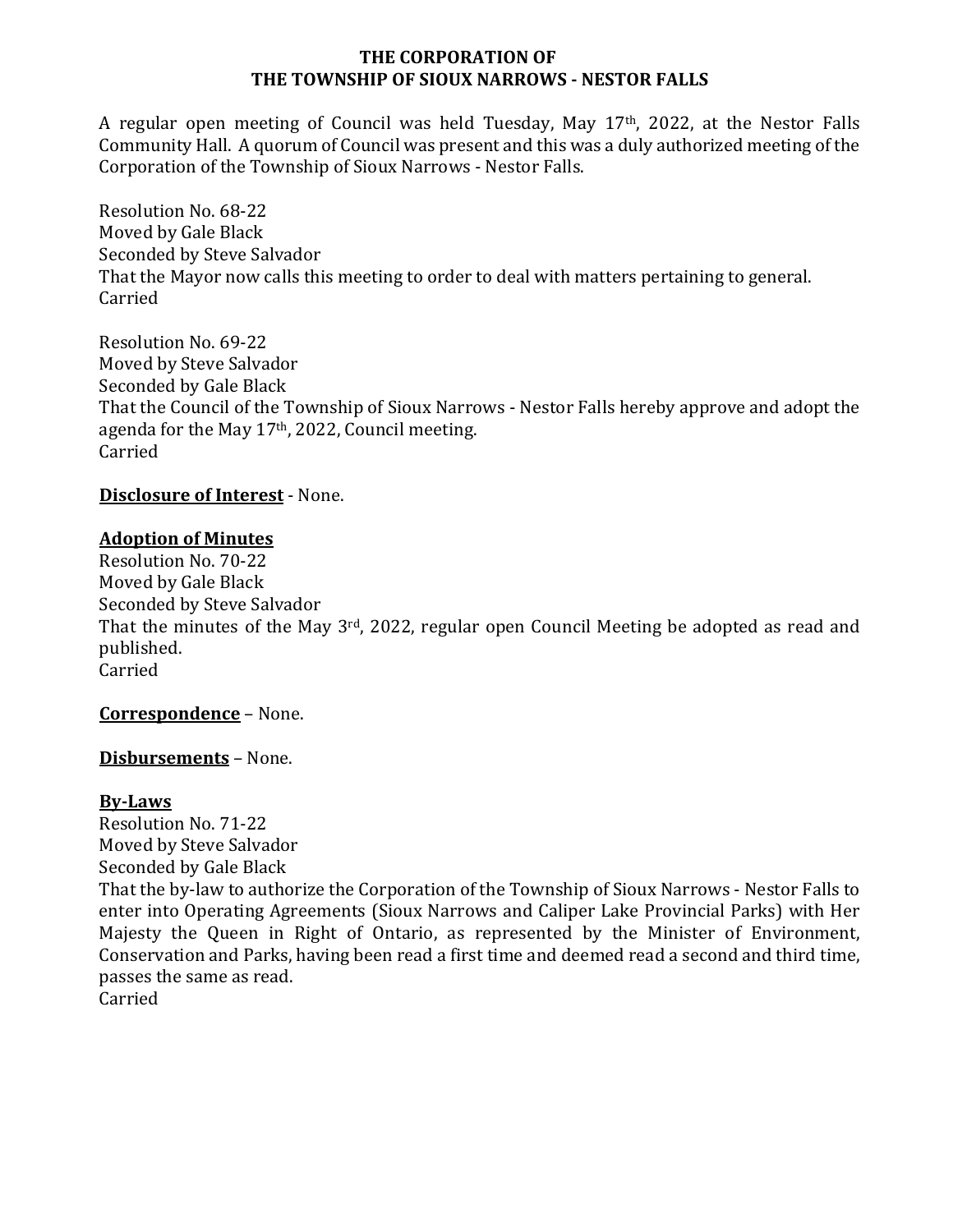# Council Minutes, May  $17<sup>th</sup>$ , 2022 – Page 2

#### **Reports from Committees**

**G. Black** – reported that the next All Nations Health Partners meeting will be May 18<sup>th</sup>, 2022. She will be attending (virtually). As well, the next Planning Advisory Committee meeting will be June  $2<sup>nd</sup>$ , 2022, at Sioux Narrows. Sioux Narrows Recreation Committee – indicated that she asked the Committee Chair for minutes but has not yet received a response. She hopes to hear back in advance of the next council meeting so she can report. Stated that the Sioux Narrows Recreation Committee's current fundraising account balance is \$20,891.68. And, that the Nestor Falls Recreation Committee's current fundraising account balance is \$18,118.38. Councillor M. Rydberg did give her a list of items that the Sioux Narrows Recreation Committee has used their fundraising money to purchase, including a cross country ski trail groomer, a large assortment of children's sport equipment, nets and floor hockey sticks, a donation towards the community's Canada Day fireworks, soccer programming and they are planning to purchase new barbeques for use at the Sioux Narrows Community Hall. Currently they are not focusing on raising new funds but looking at using funds already raised towards events that benefit the community. The committee is also looking at coordinating a Summer Swim Lesson program for both Sioux Narrows and Nestor Falls, with the municipality providing all or most of the financing.

**N. Dufresne** – gave report of the most recent District of Kenora Home for the Aged Board meeting, May  $5<sup>th</sup>$ , 2022. Discussed the CEO's upcoming retirement and that the Board will be concentrating on succession planning. The board also discussed the provincial government's decision to make permanent the Covid wage subsidy for PSWs. And, that the CEO will be negotiating several contracts in the coming year. Also, for the first time in many years, all Board seats are filled. Reported that the next Kenora District Municipal Association meeting will be May 19<sup>th</sup> by Zoom, and that Henry Wall, CAO of the Kenora District Services Board, is a guest speaker. 

## **Old Business - None.**

## **New Business**

Resolution No. 72-22 Moved by Gale Black Seconded by Steve Salvador That the Community Economic Development Strategy, as prepared by Urban Systems, be hereby adopted. Carried

Resolution No. 73-22 Moved by Steve Salvador Seconded by Gale Black That Council hereby authorize the purchase of a 2021 Link Belt Excavator in the amount of \$150,000.00 plus HST from Harold McQuaker Ent. Ltd. Carried

Resolution No. 74-22 Moved by Gale Black Seconded by Steve Salvador That Policy C-22, Waste Disposal Site Fees, be amended to remove clean brush, tree and leaf materials. Carried